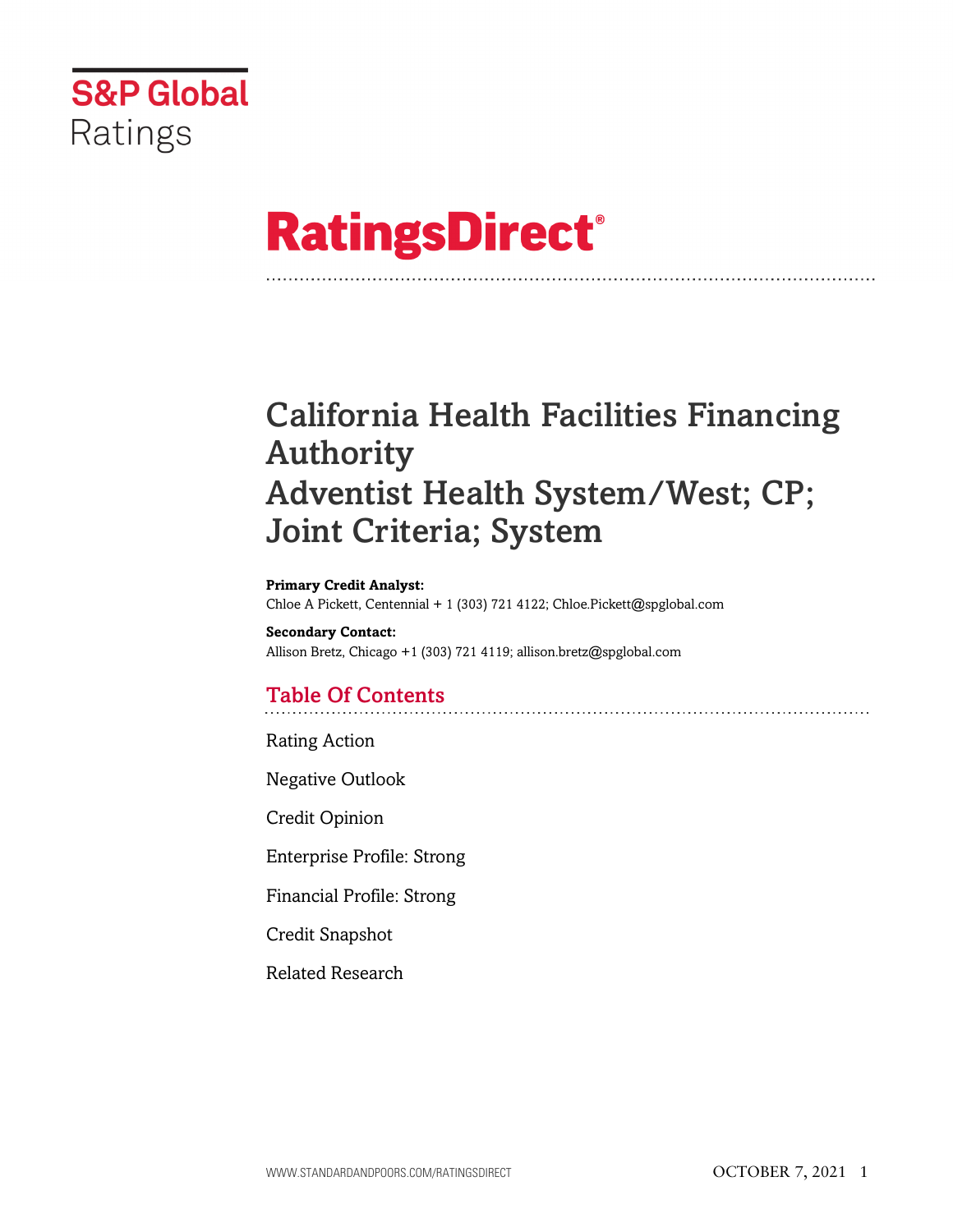## California Health Facilities Financing Authority Adventist Health System/West; CP; Joint Criteria; System

| Credit Profile                                                                |            |          |  |  |  |  |
|-------------------------------------------------------------------------------|------------|----------|--|--|--|--|
| Adventist Hlth Sys/West taxable comm pap nts ser 2020A dtd 11/02/2020         |            |          |  |  |  |  |
| <b>Short Term Rating</b>                                                      | $A-1$      | Affirmed |  |  |  |  |
| California Hlth Facs Fincg Auth, California                                   |            |          |  |  |  |  |
| Adventist Hlth Sys/West, California                                           |            |          |  |  |  |  |
| California Health Facilities Finance Authority (Adventist Health System/West) |            |          |  |  |  |  |
| Long Term Rating                                                              | A/Negative | Affirmed |  |  |  |  |
|                                                                               |            |          |  |  |  |  |

## Rating Action

S&P Global Ratings revised the outlook to negative from stable and affirmed its 'A' long-term rating and underlying rating (SPUR) on debt issued by various entities for Adventist Health System/West, Calif. (Adventist Health).

We also affirmed our 'AA/A-1+' rating on Adventist Health's series 2009B bonds. The long-term component of the rating is based on the application of our joint criteria (assuming medium correlation) reflecting the ratings on U.S. Bank and Adventist Health. We base the short-term component solely on U.S. Bank's letter of credit, which expires Jan. 10, 2024.

In addition, we affirmed our 'A-1' short-term rating on Adventist Health's \$150 million series 2020A taxable commercial paper (CP) notes. We base our rating on the series 2020A notes on self-liquidity provided by Adventist Health. S&P Global Ratings monitors Adventist Health's liquidity monthly to ensure it is sufficient to support the proposed CP issuance and its other self-liquidity obligations, if needed. Adventist Health plans to use the CP, as necessary, for temporary liquidity needs.

#### Credit overview

The outlook revision reflects a multiyear trend of negative operating performance that has pressured the financial profile. Financial performance since fiscal 2019 has been heavily affected by one-time or short-term impacts including revenue cycle challenges, wildfires, and the COVID-19 pandemic. While we recognize these events are one-time in nature, we could lower the rating if meaningful improvement is not demonstrated during the outlook period. Precluding a downgrade at this time is Adventist Health's historical operating strength prior to fiscal 2019, indicating a solid run rate can be achieved, as well as the system's largescale improvement plan being implemented during the outlook period. In addition, despite the negative operating performance, the system's balance sheet continues to improve, lending some flexibility at the rating level.

The rating reflects our view of Adventist Health's sizable geographic and revenue diversity, with 23 hospitals operating across three states, as well as management's efforts over the past several years to more tightly align the system's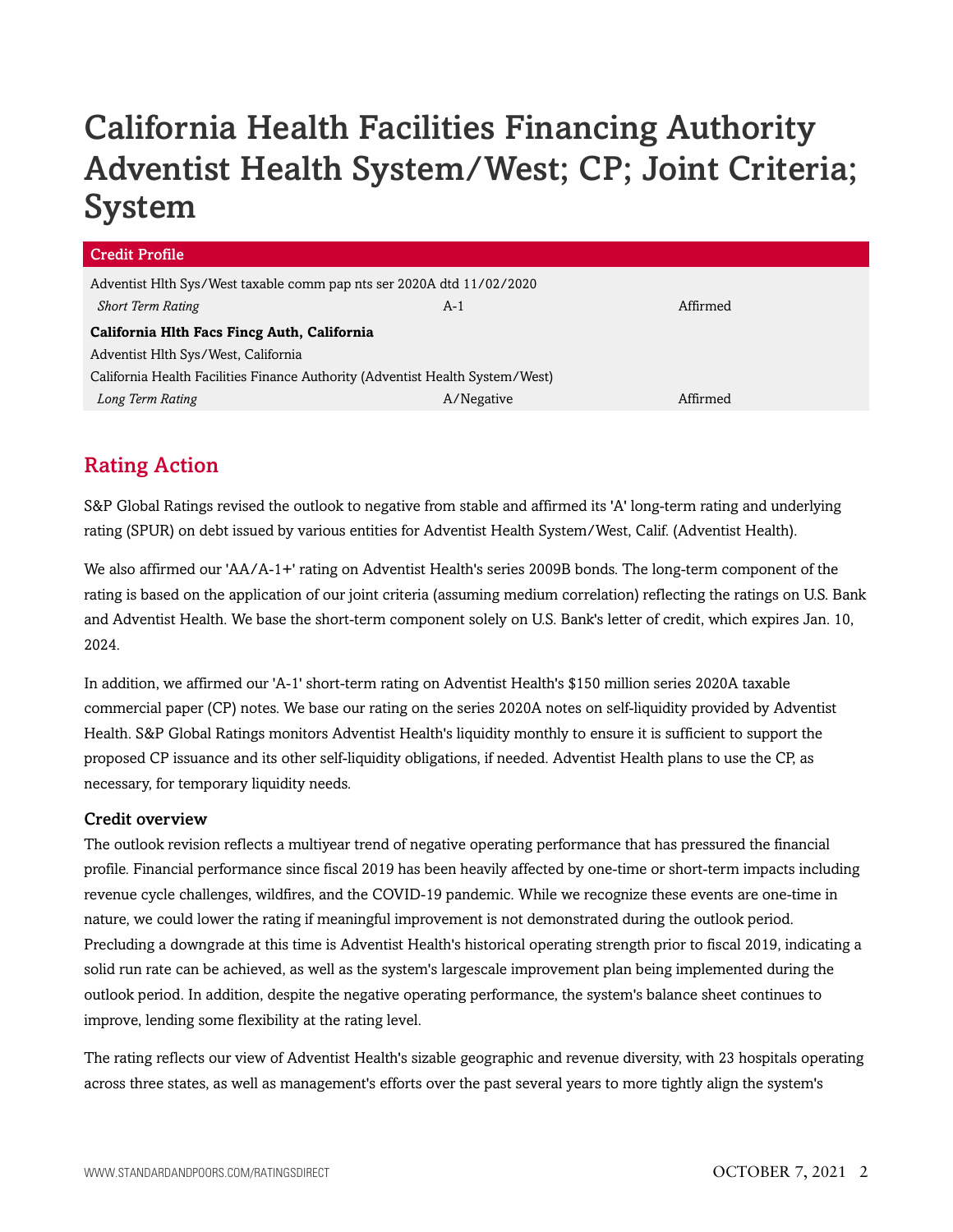hospitals. We view Adventist Health's movement to centralization and integration positively, as it has historically helped the system through periods of operating volatility. We also view Adventist Health's management favorably, as the system has laid out a dynamic strategic vision with clear goals and benchmarks for the executive team.

The rating also incorporates our view of Adventist Health's financial profile, highlighted by volatile operations, and our view of the system's improving balance sheet. Adventist Health's operating margin has weakened over the past two fiscal years and through the six-month interim period ended June 30, 2021; however, these periods were heavily affected by one-time events. Fiscal 2019 saw a sizable operating loss largely attributable to revenue cycle challenges that have since been resolved. The system's management team has significantly restructured its revenue cycle and has implemented a number of revenue-enhancement and cost-saving initiatives. Fiscal 2020 and the six-month interim period ended June 30, 2021 were significantly affected by the COVID-19 pandemic and the Glass Fire in September 2020 that forced the closure of one of Adventist Health's facilities for more than two months. In response to these operating challenges, Adventist Health is executing a \$300 million improvement plan over the next two years to stabilize operations and return to historical profitability. In addition, Adventist Health expects to receive further relief funds from Federal Emergency Management Agency (FEMA) reimbursement related to the pandemic, which should help stabilize operations. We expect operations will improve during the outlook period given the improvement plan and stabilization in COVID-19-related impacts; however, if meaningful improvement is not demonstrated during the outlook period, we could lower the rating. Furthermore, while coverage is weak through the interim period, we do not expect a covenant violation in fiscal 2021 given the debt service coverage through June 30, 2021 as calculated by the master trust indenture is in line with the covenant level.

The ratings and outlook reflect our view of Adventist Health's:

- Operating size and scale, with 23 hospitals in three western states, and diversification in urban, rural, and suburban markets;
- Improving operating liquidity, as measured by days' cash on hand and unrestricted reserves to long-term debt; and
- Standardization and centralization of administrative process over the past several years, generating consistency and cost savings.

In our opinion, offsetting credit factors precluding a higher rating include Adventist Health's:

- Multiyear trend of negative operations, contributing to modest maximum annual debt service (MADS) coverage, although management is executing a largescale improvement plan;
- Elevated debt levels with high leverage and low unrestricted reserves to long-term debt, although these have shown solid improvement; and
- Operations in challenging markets across the system, with a high concentration of government payers, and a heavy reliance on special funding programs.

#### Environmental, social, and risk (ESG) factors

We view Adventist Health's overall environmental risks as elevated relative to those of industry peers, given its location in markets that are historically prone to earthquakes and wildfires, particularly in recent years. Mitigating the earthquake risk is Adventist Health's investment in capital to comply with 2030 seismic guidelines. In November 2018,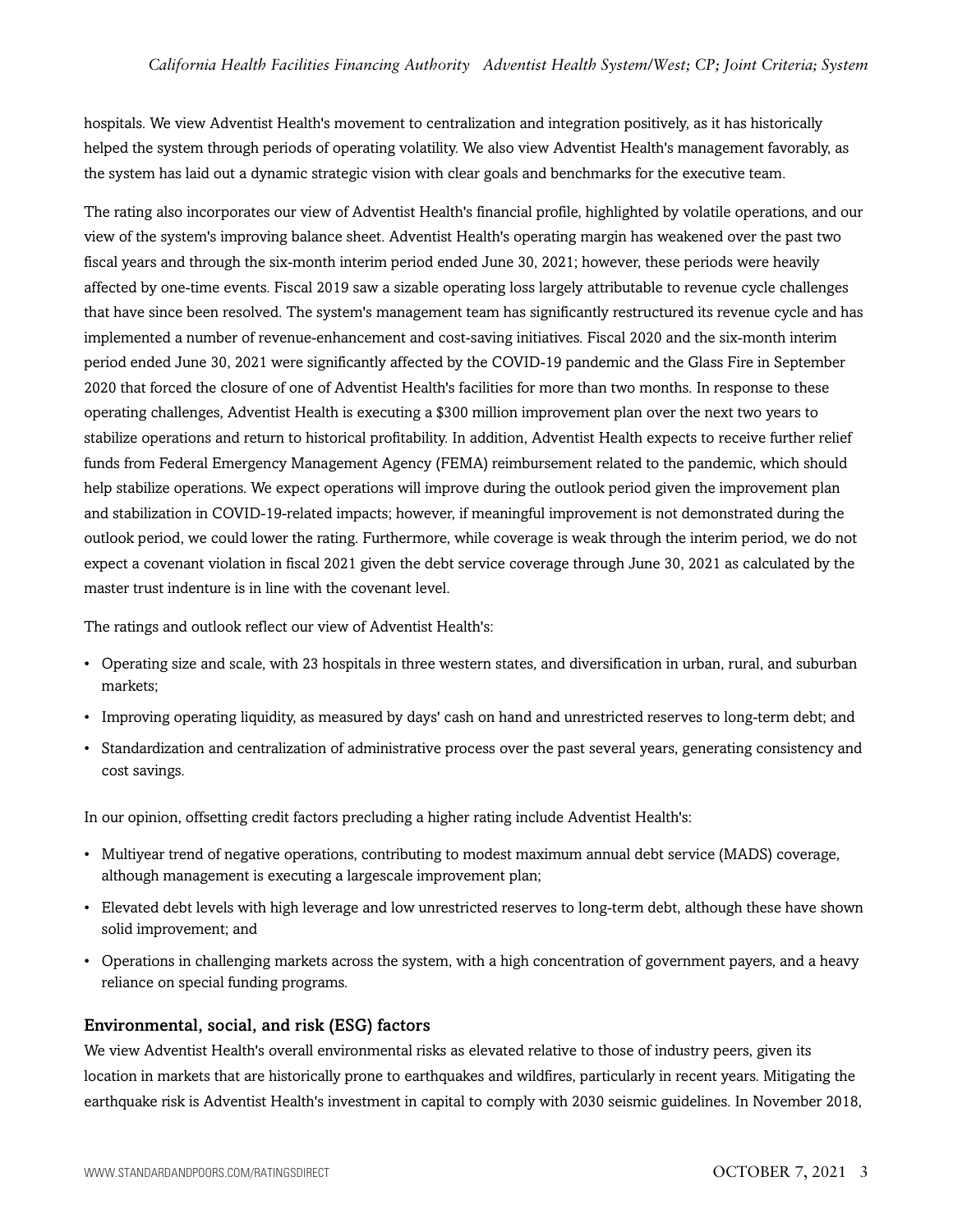Feather River, a 100-bed hospital in Paradise, Calif., incurred extensive damage as a result of the Camp Fire. The fire also damaged or destroyed almost all of the homes and businesses in Paradise. Feather River remains closed, and Adventist Health has not yet set a timeline for the reestablishment of acute-care services in this market. Adventist Health was also heavily affected by the Glass Fire in September 2020, which forced the evacuation and closure of the St. Helena facility for more than two months. Although there is little Adventist Health can do to mitigate the risk of wildfires, in our opinion, the centralization of the system's administration and management allows for allocation of resources and functions to respond and adapt to disruptive environmental events, and somewhat offsets financial risks. We view Adventist Health's governance and social risks as being in line with those of industry peers. We view Adventist Health as being reliant on special funding for operations, which we view as higher risk given potential for changes at the state and federal level. We also believe the pandemic exposes Adventist Health and the entire sector to additional social risks that, although improving given widespread vaccine distribution, remain a threat and point of uncertainty, particularly with the spread of COVID-19 variants and potential increased labor costs.

### Negative Outlook

#### Downside scenario

We could lower the rating if Adventist Health is unable to meaningfully and sustainably improve operating margins and cash flow. We could also consider a negative rating action if key balance sheet metrics weaken from current levels, through deterioration in unrestricted reserves or a sizable debt issuance.

#### Return to stable scenario

We could revise the outlook to stable during the outlook period if Adventist Health shows a trend of operating improvement, generating strong cash flow and MADS coverage approaching 'A' rating levels. We would also view positively continued balance sheet improvement and maintenance or improvement of the enterprise profile.

## Credit Opinion

### Enterprise Profile: Strong

#### Market leadership across multiple markets

Adventist Health serves multiple distinct markets across four states, although the majority of operations are concentrated in California. The system is composed of 23 hospitals and has held the leading market share in each of its key markets, including Northern, Central, and Southern California, as well as the Pacific Northwest. Recent additions to the system include:

- Dameron Hospital: In December 2019, Adventist Health entered into an 18-month management services agreement, which was extended through March 31, 2022, with the 200-bed Dameron Hospital in Stockton, Calif., expanding the footprint and reach of the system's Lodi Hospital. As part of the agreement, once the agreement is concluded, Adventist Health could pursue a membership transfer.
- Mendocino Coast Healthcare District: As of July 1, 2020, Adventist Health commenced a long-term lease agreement with Mendocino Coast Healthcare District, which operates a 25-bed critical-access hospital. The hospital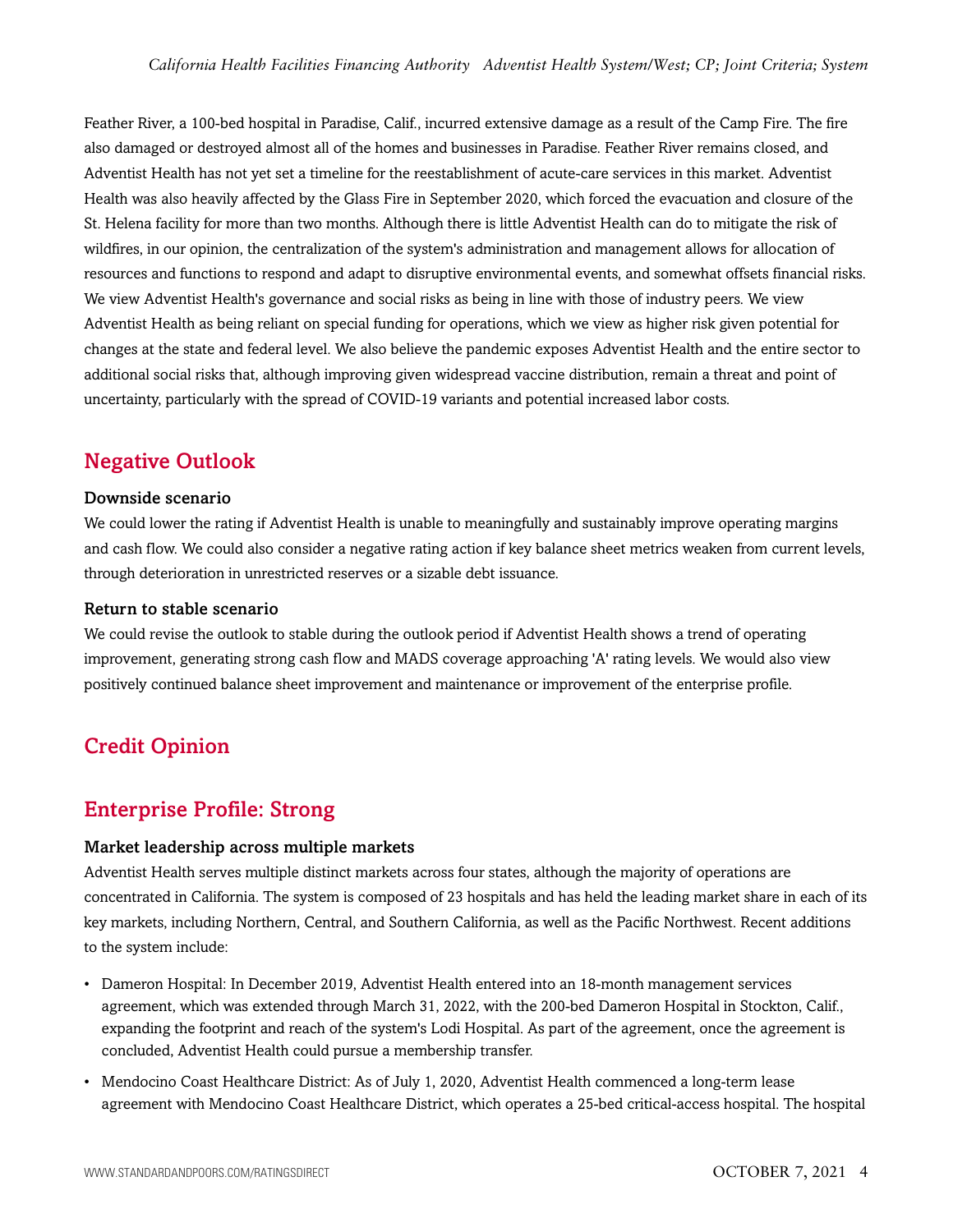is branded as Adventist Health Mendocino Coast and expands the system's patient reach in Mendocino County.

Management said there are no plans at this time to bring additional hospitals into the system. However, the system has continuous discussions with many providers on ways to best serve the markets in which they operate. As part of its broader strategic vision, the system is also investing in its health division, which focuses on payer partnerships, network development, management services, and employee health plan. In addition, Adventist Health has also grown its well-being division through the acquisition of Blue Zones in early 2020 and other investments to focus on individual and community well-being.

#### Management and strategic vision

Adventist Health has experienced some turnover at the CFO position during the past few years, with the current CFO, Todd Hofheins, starting Aug. 31, 2020. Mr. Hofheins came to Adventist Health from HealthPartners, where he served as executive vice president and CFO, and prior to that as executive vice president and CFO at Providence St. Joseph Health. Management said the transition has been smooth. There is turnover expected as well at the CEO level with Scott Reiner planning to leave the organization at the end of 2021. We understand the management team and board are planning extensively for the succession and we expect a smooth transition.

Over the past several years, Adventist Health has been guided by its One Adventist Health strategic plan. The plan prioritized business transformation, as the system continues to centralize operations and operate more efficiently under a shared-service model. In our view, this structure increases flexibility and streamlines decision-making. As part of these efforts, Adventist Health also centralized most administrative functions, including supply chain, human resources, accounts payable, and payroll, in its efforts to leverage synergies of being a large system, and will continue to progress as a more centralized health system.

Adventist Health is now pursuing an updated strategic plan for 2030 that builds upon One Adventist Health and seeks to align the system under several key priorities. As part of its 2030 strategy, the system is reorganizing the leadership structure under three key divisions: care, health, and well-being. Over the next several years, Adventist plans to invest in growth strategies beyond the acute-care setting to diversify operations through investment in the health and well-being divisions. We view the system's strategic planning favorably, as the vision should help diversify the system's revenue sources and operate as an integrated health care system.

| Adventist Health System-West, California -- Enterprise Statistics |                              |         |                               |         |  |  |  |  |
|-------------------------------------------------------------------|------------------------------|---------|-------------------------------|---------|--|--|--|--|
|                                                                   | --Six months ended June 30-- |         | --Fiscal year ended Dec. 31-- |         |  |  |  |  |
|                                                                   | 2021                         | 2020    | 2019                          | 2018    |  |  |  |  |
| PSA population                                                    | N.A.                         | N.A.    | N.A.                          | N.A.    |  |  |  |  |
| PSA market share (%)                                              | N.A.                         | N.A.    | N.A.                          | N.A.    |  |  |  |  |
| Inpatient admissions                                              | 56,569                       | 112,719 | 123,443                       | 123,392 |  |  |  |  |
| Equivalent inpatient admissions                                   | 114.999                      | 223,737 | 256,945                       | 257,106 |  |  |  |  |
| Emergency visits                                                  | 312,748                      | 638,221 | 757,362                       | 724,563 |  |  |  |  |
| Inpatient surgeries                                               | 11,216                       | 21,950  | 25,892                        | 27,002  |  |  |  |  |
| Outpatient surgeries                                              | 24,772                       | 44,382  | 51,363                        | 53,195  |  |  |  |  |
| Medicare case mix index                                           | 1.8600                       | 1.8100  | 1.7200                        | 1.7200  |  |  |  |  |

#### **Table 1**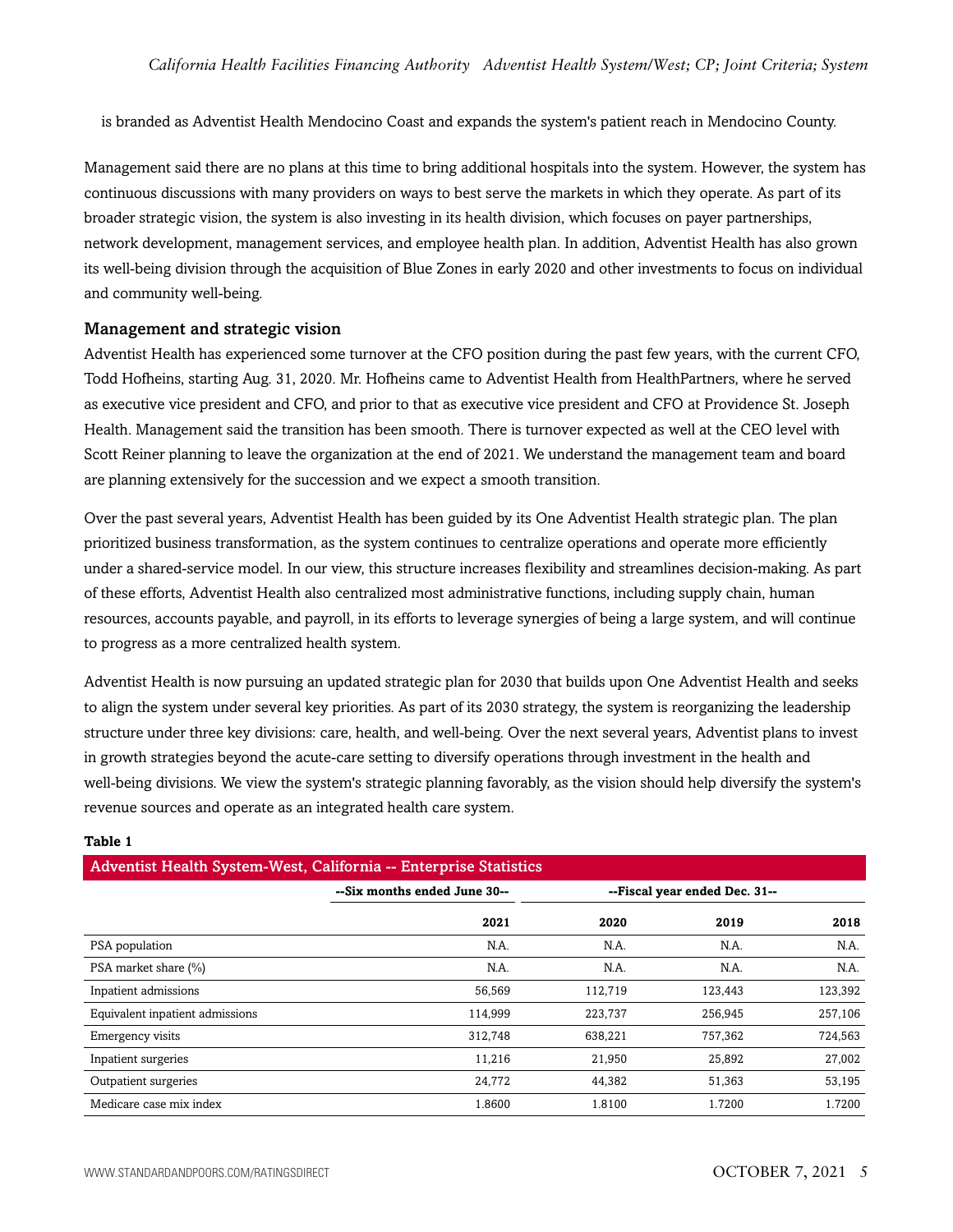| v<br>۰.<br>٩<br>w<br>٠<br>۹ |  |
|-----------------------------|--|
|-----------------------------|--|

| Adventist Health System-West, California -- Enterprise Statistics (cont.) |                              |        |                               |        |  |  |
|---------------------------------------------------------------------------|------------------------------|--------|-------------------------------|--------|--|--|
|                                                                           | --Six months ended June 30-- |        | --Fiscal year ended Dec. 31-- |        |  |  |
|                                                                           | 2021                         | 2020   | 2019                          | 2018   |  |  |
| FTE employees                                                             | 19,334                       | 19.060 | 18,893                        | 18,831 |  |  |
| Active physicians                                                         | 7,301                        | 7,355  | 6,649                         | 5,999  |  |  |
| Top 10 physicians admissions (%)                                          | N/A                          | N/A    | N/A                           | N/A    |  |  |
| Based on net/gross revenues                                               | Net                          | Net    | Net                           | Net    |  |  |
| Medicare $(\%)$                                                           | 37.4                         | 35.7   | 35.0                          | 33.6   |  |  |
| Medicaid (%)                                                              | 29.1                         | 30.9   | 31.7                          | 28.9   |  |  |
| Commercial/Blues (%)                                                      | 29.8                         | 28.0   | 29.8                          | 31.6   |  |  |

N/A--Not applicable. N.A.--Not available. Inpatient admissions exclude normal newborn, psychiatric, rehabilitation, and long-term care facility admissions.

## Financial Profile: Strong

#### Continued operational strain expected to ease during outlook period with extensive improvement plan

Adventist Health's operating results have been compressed since fiscal 2019, generating consistently negative operating margins. In fiscal 2019, Adventist Health experienced significant challenges with its revenue cycle, although management said that most of these issues have been resolved with the engagement of a consulting firm, Huron, to run the revenue cycle and employ all revenue cycle leadership. The system reached an agreement with Cerner to backstop certain uncollectible aged accounts, which limited the impact on the revenue cycle. Although the revenue cycle issues have largely been resolved, fiscal 2020 and the six-month interim period ended June 30, 2021, experienced significant stress due to COVID-19 and the impacts of the Glass Fire closing one of the system's facilities for two months at the end of 2020. To address the ongoing negative margins, Adventist Health is targeting \$300 million in EBIDA improvements during the outlook period, including revenue cycle improvements, labor and productivity initiatives, and reduction of COVID-19 related expenses.

Providing some stability to operations throughout the pandemic, Adventist Health received \$308 million in provider relief funding, recognizing \$288 million in fiscal 2020 and \$20 million through the six-month interim period ended June 30, 2021. The system is also applying for FEMA reimbursement of COVID-19-related expenses, which could further stabilize operations. We expect operations will gradually improve although likely remain negative through fiscal 2021, with adequate cash flow and MADS coverage. Furthermore, we expect Adventist Health will meaningfully improve operations during the outlook period as volumes continue to rebound, COVID-19-related impacts lessen, and the planned operating improvements are implemented. However, continued negative operations could lead to a downgrade.

#### Improving balance sheet lends near-term stability to the rating

Adventist Health has seen incremental growth in unrestricted reserves over the past several years with steady cash flow despite negative operating margins and limited capital spending. While cash to debt remains somewhat weak compared with median levels, the metric has been solidly above 1x for a sustained period, which we view favorably. In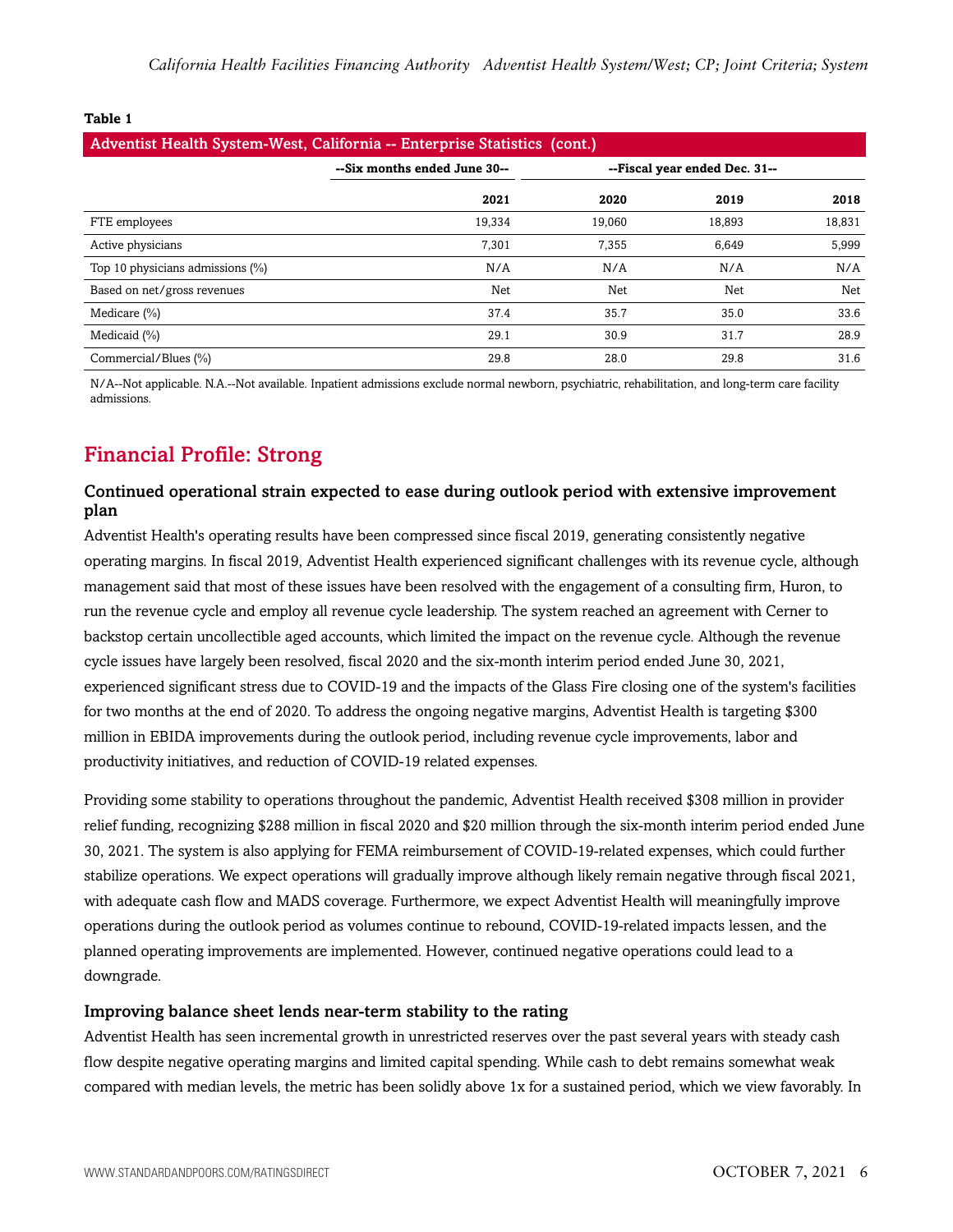addition, operational liquidity as measured by days' cash on hand is well in line with medians for the rating level. We expect continued growth in the balance sheet, as capital spending is expected to remain modest while the system focuses on stabilizing operations and increasing cash flow. Management's goal is to improve the balance sheet to reach and sustain more than 200 day's cash on hand and almost 1.5x unrestricted reserves to debt over the next five years. The balance sheet is further supported by the CARES Act funding received, as well as \$315 million in Medicare Advance Payments as of June 30, 2021, which we exclude from our calculation of unrestricted reserves.

No material debt issuance is expected over the outlook period. Although the system's leverage is elevated compared with medians for the rating level, Adventist Health does not have a defined-benefit pension plan and is not party to any swap agreements. The system also maintains low exposure to contingent liabilities, with an extremely healthy reserves-to-contingent-liabilities ratio. As of fiscal 2020 and through the six-month interim period ended June 30, 2021, Adventist Health had \$60 million of CP outstanding, which we consider to be contingent, but does not have a material impact on contingent liability metrics. Therefore, we view Adventist Health's debt profile as appropriately conservative.

#### **Table 2**

#### Adventist Health System-West, California -- Financial Statistics

| Adventist Health Dystem-west, Camorina -- I mancial biatistics |                                 |                               |           |                                                    |                                                     |            |
|----------------------------------------------------------------|---------------------------------|-------------------------------|-----------|----------------------------------------------------|-----------------------------------------------------|------------|
|                                                                | --Six months<br>ended June 30-- | --Fiscal year ended Dec. 31-- |           | --Medians for 'A'<br>rated health care<br>system-- | --Medians for 'A-'<br>rated health care<br>system-- |            |
|                                                                | 2021                            | 2020                          | 2019      | 2018                                               | 2020                                                | 2020       |
| <b>Financial performance</b>                                   |                                 |                               |           |                                                    |                                                     |            |
| Net patient revenue (\$000s)                                   | 2,253,000                       | 4,097,000                     | 4,123,000 | 3,994,000                                          | 2,687,606                                           | 2,076,521  |
| Total operating revenue (\$000s)                               | 2,454,000                       | 4,730,000                     | 4,481,000 | 4,409,000                                          | 3,065,105                                           | 2,684,250  |
| Total operating expenses (\$000s)                              | 2,573,000                       | 4,848,000                     | 4,632,000 | 4,317,000                                          | <b>MNR</b>                                          | <b>MNR</b> |
| Operating income (\$000s)                                      | (119,000)                       | (118,000)                     | (151,000) | 92,000                                             | <b>MNR</b>                                          | <b>MNR</b> |
| Operating margin (%)                                           | (4.85)                          | (2.49)                        | (3.37)    | 2.09                                               | 0.70                                                | 0.60       |
| Net nonoperating income (\$000s)                               | 49,000                          | 87,000                        | 89,000    | 53,000                                             | <b>MNR</b>                                          | <b>MNR</b> |
| Excess income (\$000s)                                         | (70,000)                        | (31,000)                      | (62,000)  | 145,000                                            | <b>MNR</b>                                          | <b>MNR</b> |
| Excess margin (%)                                              | (2.80)                          | (0.64)                        | (1.36)    | 3.25                                               | 2.30                                                | 2.40       |
| Operating EBIDA margin (%)                                     | 0.45                            | 3.19                          | 2.39      | 7.46                                               | 6.60                                                | 6.70       |
| EBIDA margin (%)                                               | 2.40                            | 4.94                          | 4.29      | 8.56                                               | 8.00                                                | 8.00       |
| Net available for debt service (\$000s)                        | 60,000                          | 238,000                       | 196,000   | 382,000                                            | 253,176                                             | 209,691    |
| Maximum annual debt service<br>(\$000s)                        | 111,867                         | 111,867                       | 111,867   | 111,867                                            | <b>MNR</b>                                          | <b>MNR</b> |
| Maximum annual debt service<br>coverage (x)                    | 1.07                            | 2.13                          | 1.75      | 3.41                                               | 3.60                                                | 3.30       |
| Operating lease-adjusted coverage<br>(x)                       | 1.05                            | 1.85                          | 1.58      | 2.62                                               | 2.80                                                | 2.60       |
| Liquidity and financial flexibility                            |                                 |                               |           |                                                    |                                                     |            |
| Unrestricted reserves (\$000s)                                 | 2,357,000                       | 2,148,000                     | 2,115,000 | 2,010,000                                          | 1,653,752                                           | 1,287,932  |
| Unrestricted days' cash on hand                                | 173.7                           | 168.7                         | 173.9     | 177.5                                              | 177.60                                              | 205.80     |
| Unrestricted reserves/total long-term<br>debt (%)              | 117.5                           | 105.5                         | 100.0     | 97.0                                               | 143.60                                              | 112.60     |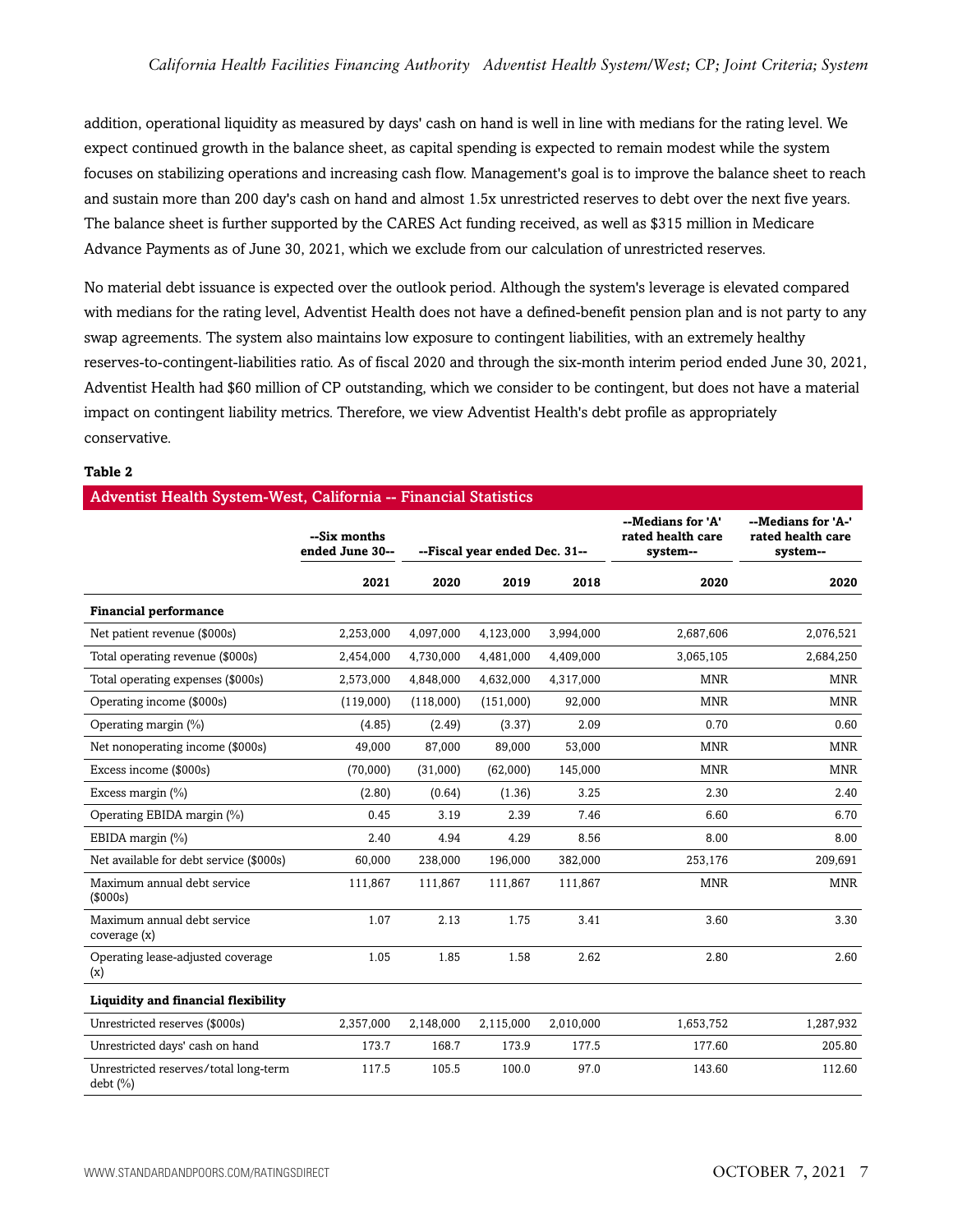#### **Table 2**

| Adventist Health System-West, California -- Financial Statistics (cont.) |                                 |           |                               |              |                                                    |                                                     |
|--------------------------------------------------------------------------|---------------------------------|-----------|-------------------------------|--------------|----------------------------------------------------|-----------------------------------------------------|
|                                                                          | --Six months<br>ended June 30-- |           | --Fiscal year ended Dec. 31-- |              | --Medians for 'A'<br>rated health care<br>system-- | --Medians for 'A-'<br>rated health care<br>system-- |
|                                                                          | 2021                            | 2020      | 2019                          | 2018         | 2020                                               | 2020                                                |
| Unrestricted reserves/contingent<br>liabilities (%)                      | 2,213.1                         | 2,016.9   | 4,369.8                       | 820.8        | 580.20                                             | 456.20                                              |
| Average age of plant (years)                                             | 12.7                            | 12.0      | 11.7                          | 11.4         | 11.60                                              | 12.00                                               |
| Capital expenditures/depreciation<br>and amortization (%)                | 63.9                            | 83.1      | 95.8                          | 118.0        | 117.30                                             | 108.30                                              |
| <b>Debt and liabilities</b>                                              |                                 |           |                               |              |                                                    |                                                     |
| Total long-term debt (\$000s)                                            | 2,006,000                       | 2,036,000 | 2,114,000                     | 2,073,000    | <b>MNR</b>                                         | <b>MNR</b>                                          |
| Long-term debt/capitalization (%)                                        | 39.6                            | 40.0      | 41.9                          | 43.0         | 39.50                                              | 44.70                                               |
| Contingent liabilities (\$000s)                                          | 106,500                         | 106,500   | 48,400                        | 244,875      | <b>MNR</b>                                         | <b>MNR</b>                                          |
| Contingent liabilities/total long-term<br>debt $(\% )$                   | 5.3                             | 5.2       | 2.3                           | 11.8         | 26.40                                              | 25.20                                               |
| Debt burden (%)                                                          | 2.23                            | 2.32      | 2.45                          | 2.51         | 2.40                                               | 2.40                                                |
| Defined-benefit plan funded status<br>$(\%)$                             | N/A                             | N/A       | N/A                           | N/A          | 73.10                                              | 85.10                                               |
| <b>Miscellaneous</b>                                                     |                                 |           |                               |              |                                                    |                                                     |
| Medicare advance payments (\$000s)*                                      | 315,000                         | 358,000   | N/A                           | N/A          | <b>MNR</b>                                         | <b>MNR</b>                                          |
| Short-term borrowings (\$000s)*                                          | $\Omega$                        | $\Omega$  | $\Omega$                      | $\mathbf{0}$ | <b>MNR</b>                                         | <b>MNR</b>                                          |
| CARES Act grants recognized (\$000s)                                     | 20,000                          | 288,000   | N/A                           | N/A          | <b>MNR</b>                                         | <b>MNR</b>                                          |
| Total net special funding (\$000s)                                       | 180,000                         | 363,000   | 349,562                       | 336,343      | <b>MNR</b>                                         | <b>MNR</b>                                          |

\*Excluded from unrestricted reserves, long-term debt, and contingent liabilities. N.A.--Not available. N/A--Not applicable. MNR--Median not reported.

#### **Credit Snapshot**

- Security pledge: The revenues of the obligated group secure Adventist Health's bonds.
- Group rating methodology: Core
- Credit overview: Adventist Health operates 23 hospitals. Although most are in three distinct markets in California, the system also has facilities in Oregon, Washington, and Hawaii, which demonstrates Adventist's good geographic and revenue diversity. Adventist Health derives about one-third of its revenue in central California and approximately one-quarter of its revenues in each of northern and southern California, with the remaining revenues coming from markets in Oregon, Washington, and Hawaii combined. The hospitals range from large tertiary providers to smaller community hospitals with fewer than 50 beds. Supporting the acute-care operations are home care and hospice agencies, and both wholly owned and joint-venture retirement centers.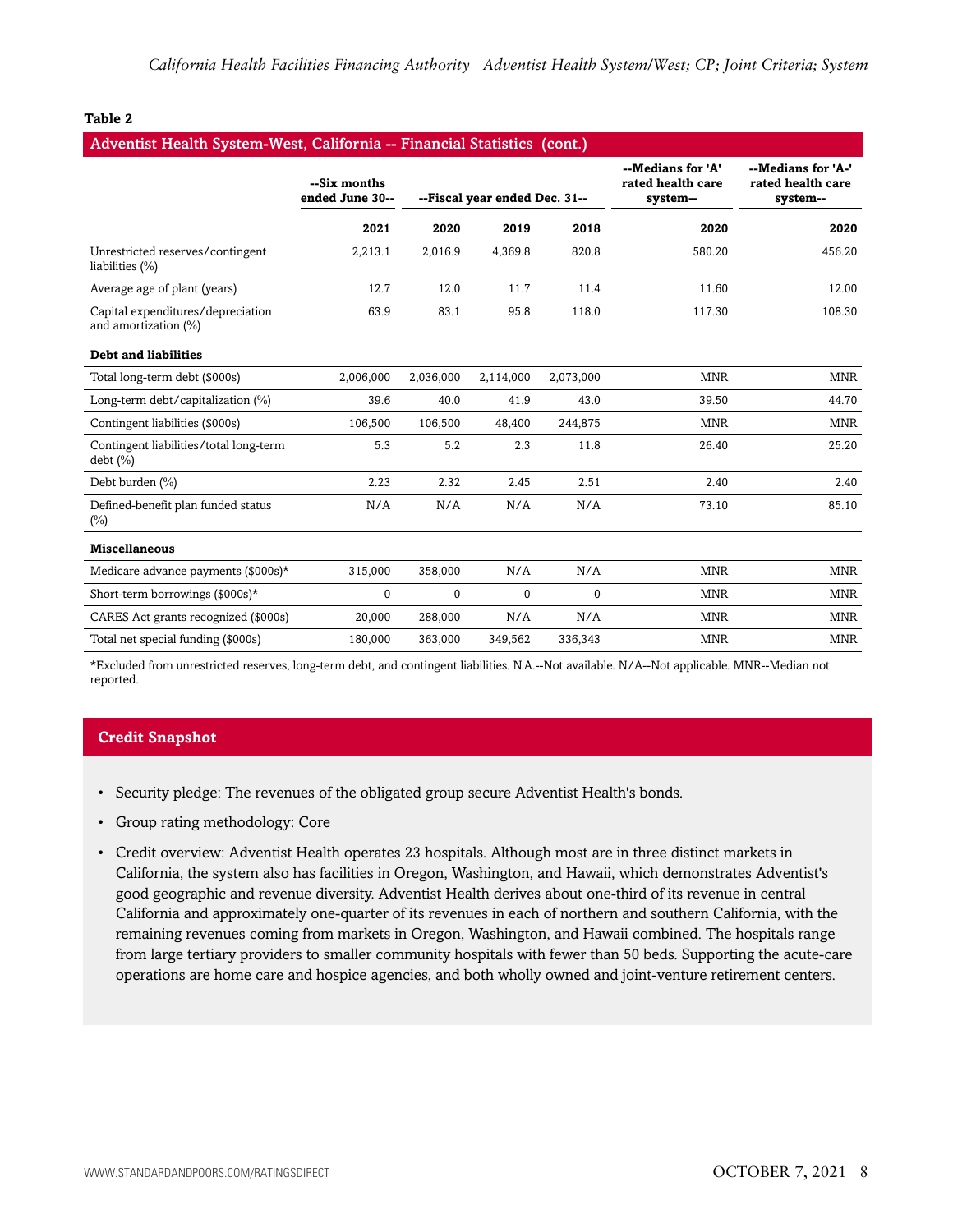## Related Research

• Through The ESG Lens 2.0: A Deeper Dive Into U.S. Public Finance Credit Factors, April 28, 2020

| Ratings Detail (As Of October 7, 2021)                                                              |                  |          |  |  |  |  |
|-----------------------------------------------------------------------------------------------------|------------------|----------|--|--|--|--|
| Adventist Hlth Sys/West (Adventist Hlth Sys/West) SYSTEM                                            |                  |          |  |  |  |  |
| Long Term Rating                                                                                    | A/Negative       | Affirmed |  |  |  |  |
| California Hlth Facs Fincg Auth, California                                                         |                  |          |  |  |  |  |
| Adventist Hlth Sys/West, California                                                                 |                  |          |  |  |  |  |
| California Hlth Facs Fincg Auth (Adventist Hlth Sys/West) JOINTCRIT                                 |                  |          |  |  |  |  |
| Long Term Rating                                                                                    | $AA/A-1+$        | Affirmed |  |  |  |  |
| <b>Unenhanced Rating</b>                                                                            | A(SPUR)/Negative | Affirmed |  |  |  |  |
| California Hlth Facs Fincg Auth (Adventist Hlth Sys/West) Revenue Bonds                             |                  |          |  |  |  |  |
| Long Term Rating                                                                                    | A/Negative       | Affirmed |  |  |  |  |
| California Statewide Communities Dev Auth, California                                               |                  |          |  |  |  |  |
| Adventist Hlth Sys/West, California                                                                 |                  |          |  |  |  |  |
| California Statewide Communities Development Authority (Adventist Health System/West) (ASSURED GTY) |                  |          |  |  |  |  |
| <b>Unenhanced Rating</b>                                                                            | A(SPUR)/Negative | Affirmed |  |  |  |  |
| California Statewide Comntys Development Authority (Adventist Health System/West)                   |                  |          |  |  |  |  |
| Long Term Rating                                                                                    | A/Negative       | Affirmed |  |  |  |  |
| Multnomah Cnty Hosp Facs Auth, Oregon                                                               |                  |          |  |  |  |  |
| Adventist Hlth Sys/West, California                                                                 |                  |          |  |  |  |  |
| Hospital Facilities Authority of Multnomah County (Adventist Health System/West)                    |                  |          |  |  |  |  |
| Long Term Rating                                                                                    | A/Negative       | Affirmed |  |  |  |  |
| Many issues are enhanced by bond insurance.                                                         |                  |          |  |  |  |  |